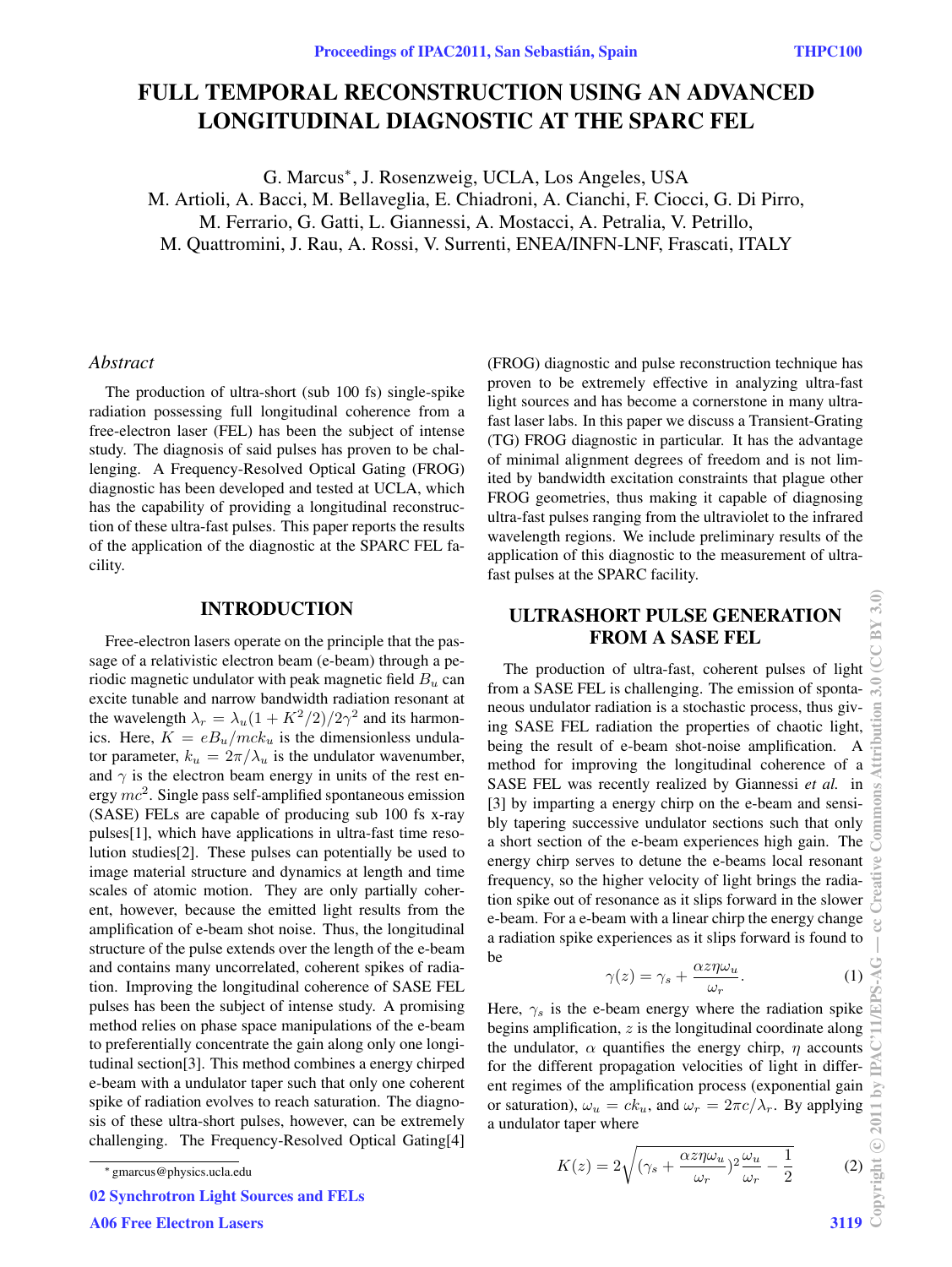

Figure 1: Transient-grating FROG geometry.

the detuning experienced by the radiation spike due to slippage is compensated only for pulses with the appropriate propagation velocity. It becomes possible for only one single coherent spike to reach full saturation. These ultra-fast pulses of radiation require advanced longitudinal diagnostics to analyze their temporal structure.

## FROG DIAGNOSTIC

A custom fabricated FROG diagnostic (see figure 1) was built and tested at UCLA that was designed with the unique capabilities and challenges of a FEL facility in mind, and was based off of a geometry first proposed in [5]. The pulse obtained from transport from the end of the undulator is expanded to a relatively large diameter and is then passed through a mask, which serves to split the pulse into three identical copies (gate and probe pulses). The pulse expansion serves two purposes. FEL pulses may contain a transverse profile that is not uniform in intensity and that also carries transverse phase information. The degree to which these effects appear depends on what stage of the gain process the light pulse is in when it is extracted. These effects will transfer to any FROG trace, making a longitudinal reconstruction corrupt or, in the worst case, impossible. Therefore, selecting only the center of the transverse profile filters out these effects and leaves a uniform and transversely phase-constant wavefront. It also allows the creation of three identical beams without resorting to the use of multiple delay stages and beamsplitters, which would introduce more alignment degrees of freedom in an already position sensitive and complex diagnostic. 2011 by IPAC'11/EPS-AG — cc Creative Commons Attribution 3.0 (CC BY 3.0)

These three beams are then passed through a cylindrical lens, which brings each pulse to a line focus within the nonlinear medium. Using a short focal length cylindrical lens allows for tighter focusing resulting in a smaller spot size and greater energy density at the point of interaction. Before reaching the nonlinear medium, however, the beams are passed through a fresnel bi-prism, which serves to cross these interfering beams at a large angle. This creates a variable delay between the probe and gate pulses that is mapped along a transverse dimension, here along the vertical axis. Therefore, this FROG geometry operates on a single shot basis, foregoing the need for an additional delay line. A major advantage of the bi-prism is that it is inherently aligned in space *and* time, thereby further simplifying the alignment.

The interaction of the gate and probe pulses within the nonlinear medium produces an autocorrelation signal, which is selected by the output mask and knife edge slit. The mask also obstructs the probe and gate pulses, helping to reduce the noise in the trace. The autocorrelation signal is passed through a custom fabricated spectrometer consisting of a collimating lens, diffraction grating and focusing lens. The diffraction grating is oriented such that the pulse is spectrally dispersed along the transverse dimension orthogonal to the delay direction, here horizontally. Imaging the resulting pulse into a ccd camera yields the FROG trace.

While some of these properties are common to many FROG geometries, the TG FROG boasts some characteristics that make it ideal for FEL facilities. It utilizes a third order, rather than second order, nonlinear optical process, which is at once its greatest strength and greatest weakness. While it does not suffer from the excitation bandwidth constraints that second order processes do, it requires more field intensity. It therefore phase matches a much larger bandwidth, which is ideal for a tunable laser source, while requiring a respectable amount of energy. This is a relatively minor concern, though, for most highgain FEL amplifiers. It also works on a single-shot basis, which is necessary for investigations into SASE FEL pulses where the longitudinal shot to shot variability in the pulse is large. The FROG diagnostic transversely filters the input pulse by selecting only the center of the transverse profile. This ensures that no transverse intensity or phase information, which is certainly relevant in FEL pulses, corrupts the FROG trace.

#### *FROG Trace and Longitudinal Reconstruction*

The experiment in [3] was repeated, under slightly different operating conditions, with the goal of measuring the longitudinal intensity profile of the FEL light. After extraction from vacuum and transport from the end of the undulator to the FROG diagnostic the FEL light produced the FROG trace found in figure 2. Computer code was written to longitudinally reconstruct the FEL light using a reconstruction algorithm based on the "Vanilla" scheme[4]. The reconstruction yields a FROG trace found in figure 3 and shows excellent overall agreement with the experimental trace with a FROG error of  $\sim$  0.013. The relatively small error and convergence to a FROG trace that strongly resembles the experimental trace are strong indications that the reconstruction is accurate. The reconstructed longitudinal intensity profile and spectrum can be found in figures 4 and 5. The longitudinal intensity profile has a full width half max (FWHM) of  $\delta \tau_{FWHM} \sim 112.2$  fs while the spectral FWHM is  $\delta\lambda_{FWHM} \sim 1.3$  nm. These two values combine to yield a time bandwidth product (TBP)